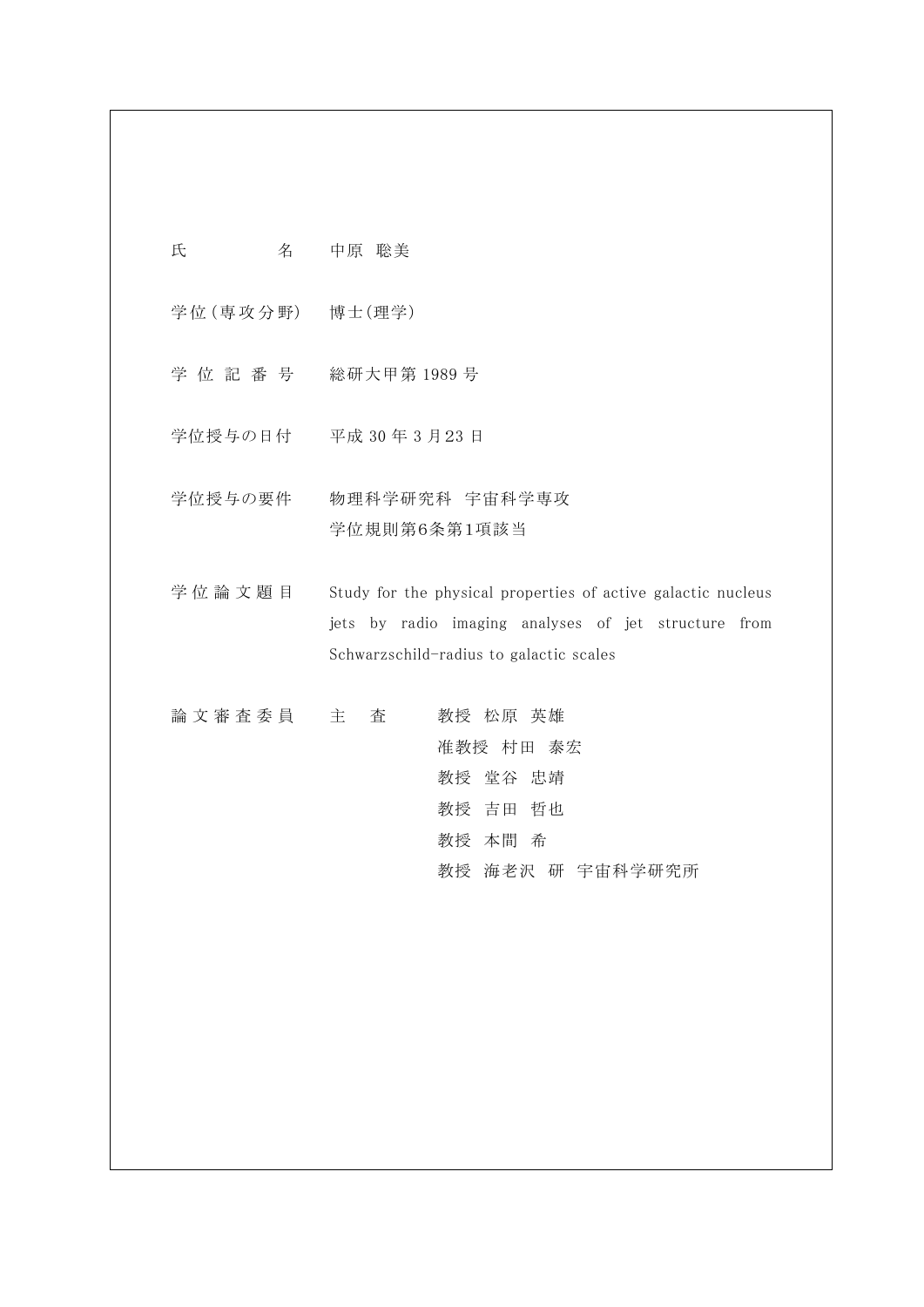### 論文の要旨

# Summary (Abstract) of doctoral thesis contents

Relativistic jets are ubiquitous in mass accreting black hole systems, including active galactic nuclei (AGNs) having supermassive black holes at the center of galaxy. However, its collimation and acceleration mechanisms are big challenges that have not been solved for many years in the research field of astrophysical jets. The present study approaches the unsolved problem by imaging analysis techniques to measure the radial profiles of jet width throughout the physical scales beyond the sphere of gravitational influence of the central black holes (typically ~ 10<sup>5</sup> Schwarzschild radii  $(R<sub>S</sub>)$  as Bondi radii) from the Schwarzschild scale for several AGNs. Recently, the evidence for the relationship between the bulk acceleration and geometrical collimation in the M87 jet has been observationally obtained (Asada et al. 2014); the region at which the jet acceleration is observed coincides with that at the jet is collimated into a parabolic streamline up to the Bondi radius from the central black hole (Asada & Nakamura 2012). The transition from the parabolic to the conical expansions in the jet occurs at  $\sim 10^5$  times the Rs. Subsequently, the similar radial profile of jet width has been found in the NGC 6251 jet (Tseng et al. 2016). Such a phenomenon is successfully explained by theoretical studies via general relativistic magnetohydrodynamics (MHD) simulations (e.g., McKinney 2006); In order to maintain a parabolic shape, a transverse pressure from the external medium with relatively shallow radial dependence (e.g., Komissarov et al. 2009) is required. However, there have been only two observational examples for established parabolic-to-conical profiles in jet width (M87 and NGC 6251).

The present study provides three more AGNs whose jet widths have been measured throughout physical scales comparable with those of the two AGNs by the previous studies. NGC 4261, NGC 1052, and Cygnus A are newly investigated at very wide scale in radial distance from the central engine. These radio galaxies are located at relatively nearby universe, and have very high-mass black hole. Therefore, geometrical investigations in a unit of  $R<sub>S</sub>$  can be advantageously promoted in these radio galaxies. They have characteristics that differ from the M87 and NGC 6251; NGC 4261, NGC 1052, and Cygnus A have two-sided jets due to highly inclined jets with large inclination angles. These three contribute to expand the parameter space by adding the variety of inclination angle and symmetry. Furthermore, a Fanaroff–Riley Class II (FR-II) radio galaxy was investigated for the first time with Cygnus A.

I performed a pixel-based analysis on the total intensity maps of interferometric images at many frequencies and various angular scales, to measure the jet width in the both approaching and counter sides of the three AGNs. The intensity of jets was sliced transversely at a sampling rate of one-fifth of the synthesized beam size, and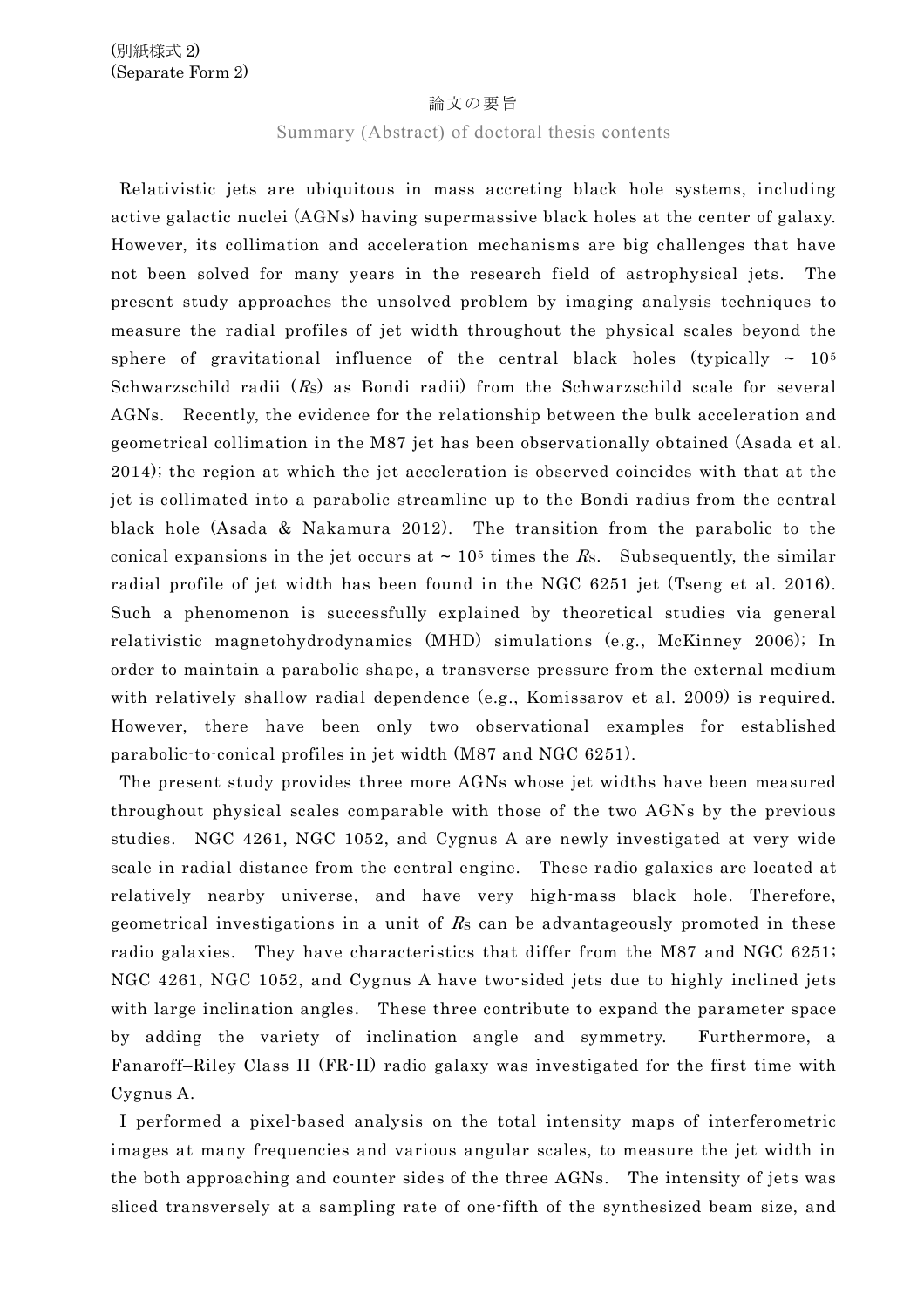then, a Gaussian fitting to derive a deconvolved width of the jet is performed. Furthermore, the present study will attempt a pixel-based analysis along the jet axis for one AGN on the single side (NGC 4261 on the approaching side). In this context, the measurement of jet width has an implication to obtain the volume of jets; at the same time the analyzing of intensity along jets is to obtain the intensity of radiation emitted from the volume. Combining the two above observables is to estimate synchrotron luminosity related to internal energy, magnetic field, and jet pressure in jets.

I illustrate here comprehensive picture of jet evolution over  $10^{1} - 10^{9} R_{S}$  on the basis of the three nearby AGNs (NGC 4261, NGC 1052, and Cygnus A) that were investigated by the present study in addition to M87 and NGC 6251 that were reported by the previous studies by the other authors.

Transitions from parabolic to conical streamlines of jets were found in all the four FR I. This discovery suggests that the jet acceleration mechanism by collimation plays a universal role in FR I AGNs. However, note that the transition in the NGC 4261 jet was found at ~ 10<sup>4</sup> Rs, which does not coincide with the Bondi radius, unlike the cases of M87 and NGC 6251. To establish the theoretical picture for magnetized jets collimated by external pressure, the radial profile of pressure distribution in the core region of host galaxy should be estimated more precisely on the basis of higher angular resolutions in X-rays.

One FR-II AGN was included in the sample, and showed a unique property in the jet width profile. No transition was found throughout the radial distances ranging from  $\sim$  10<sup>3</sup> to 10<sup>9</sup> Rs. A parabolic shape maintains up to this large scale. It is noteworthy that an apparent discontinuity in jet width, showing a jump roughly one order of magnitude. The location of the discontinuity coincides with the boundary of VLBI observational scale and VLA one. This surprising property can be explained by the combination of Doppler-debeaming effect and the limited sensitivities of telescopes in the framework of the multi-layered structure in a stratified jet scenario for this highly inclined AGN.

The framework of the stratified jet can also understand another discovery that the scale factor of jet width among AGNs is apparently correlated with inclination angle. Doppler-beaming/debeaming effect can explain well this phenomenon if the high-brightness inner layers are accelerated in streamlines and dominated by outer layer flows, which are slower and not so deboosted. Degree of this effect is primarily determined by viewing angle of jets. I consider it is a reason why the jet widths of NGC 4261, NGC 1052, and Cygnus A are globally wider than those of M87 and NGC 6251.

The present study additionally focused on counter jets by adding AGNs with twosided jets to the sample for the first time. Almost perfect symmetry in terms of the radial profiles of jet width has been confirmed for all the two-sided AGN sample,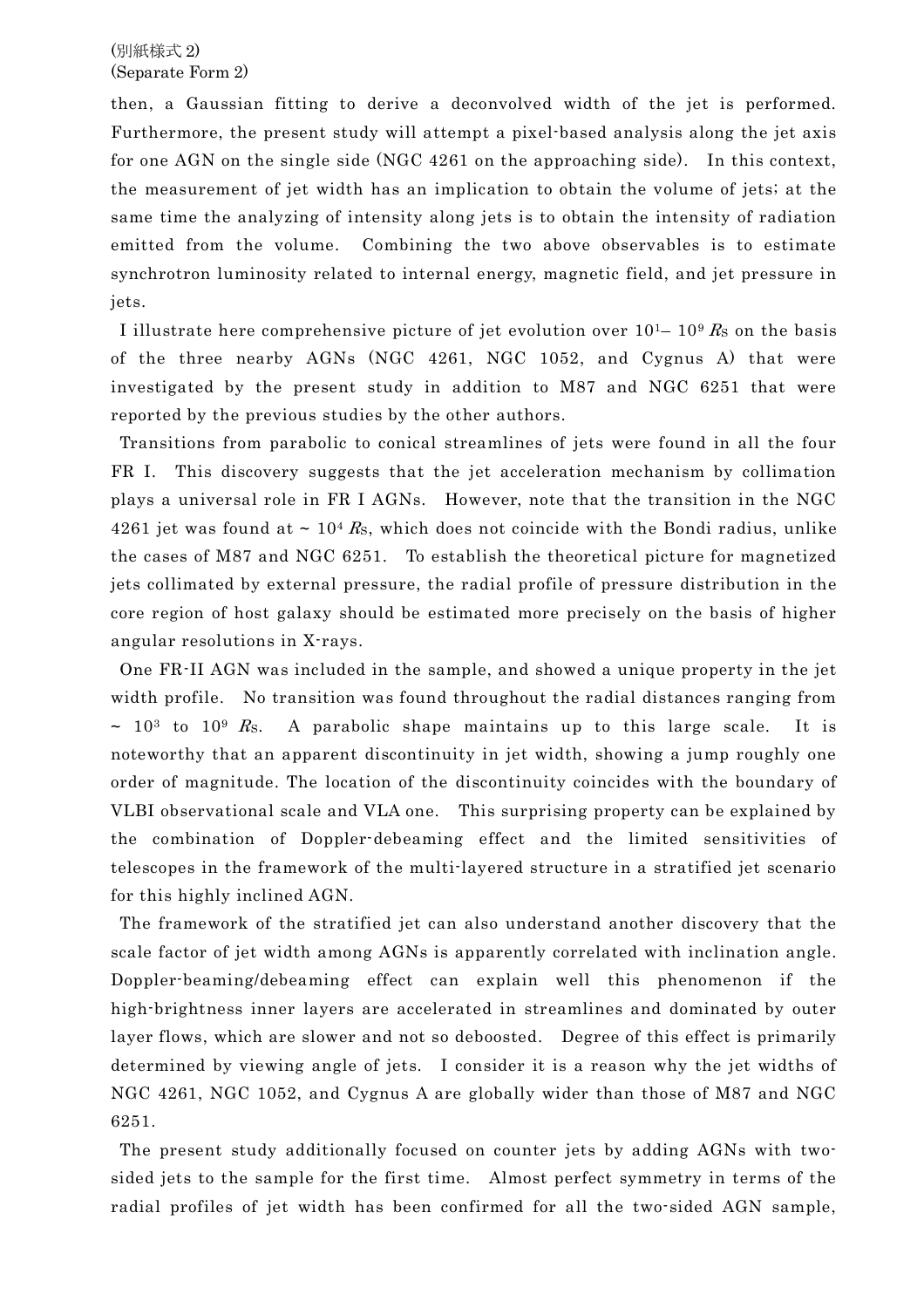## (別紙様式 2) (Separate Form 2)

which consists of NGC 4261, NGC 1052, and Cygnus A. This property suggests a universal mechanism in which the collimation and expansion of the magnetized jet is globally regulated by the pressure profile in the host galaxies and intragalactic medium (the intragalactic medium is the hot, X-ray emitting gas that spreads through the space between galaxies). To verify the universality, a larger number of sample is required to investigate.

As a new attempt in this field of research, in this PhD thesis I estimated the development of physical parameters over a very wide range in the NGC 4261 jet. This estimation was made possible by combining the measurement of radiation profile with that of jet width profile. The radial profile of radiation along the jet shows two transitions at  $\sim 10^6$  Rs and 10<sup>4</sup> Rs; the former one coincides with the transition found in the jet-width profile. Under the assumption of equipartition condition in synchrotron plasma, I showed the physical jet conditions in terms of synchrotron luminosity per unit volume (synchrotron emissivity), synchrotron luminosity per unit length, strength of magnetic field, jet pressure, and magnetic energy per unit length. I found that the magnetic energy in the jet was consumed through parabolic and conical streamlines (in which the magnetic energy is probably used for jet bulk acceleration); subsequently, the kinetic energy of the accelerated jet was converted again to the magnetic and particle energies (presumably by deceleration in the jet flow) at the kpc scale and dissipated as synchrotron radiation. The jet's magnetic pressure is eventually consistent with the ambient pressure of intragalactic medium at a large scale. The detailed investigation for the NGC 4261 jet provide us more comprehensive understanding of the physical evolution of jets throughout from the Schwarzschild scale to the intragalactic scale.

Through this research, two important findings have also been obtained as bi-products. From the measurement of jet-width radial profile in NGC 1052, interstellar broadening that is frequency-dependent effect due to radio scattering by ionized gas intervening our line of sight was discovered as the first example of a phenomenon associated with a supermassive black hole system other than the Galactic center Sgr A\*. Moreover, an over-collation on jets is found at the innermost region of NGC 1052. A relatively flat profile is reminiscent of that observed in the jet-width radial profile of very young radio galaxy 3C 84 (Nagai et al. 2014), although the measurement for 3C 84 was limited to the range of ~  $10^{4}-10^{5}$  Rs. The common property of NGC 1052 and 3C 84 as AGNs is that the nucleus is surrounded by the pc-scale plasma torus/disk causing strong free–free absorption. The over-collimations in NGC 1052 could be responsible for the ambient pressure gradient with a significantly shallower profile.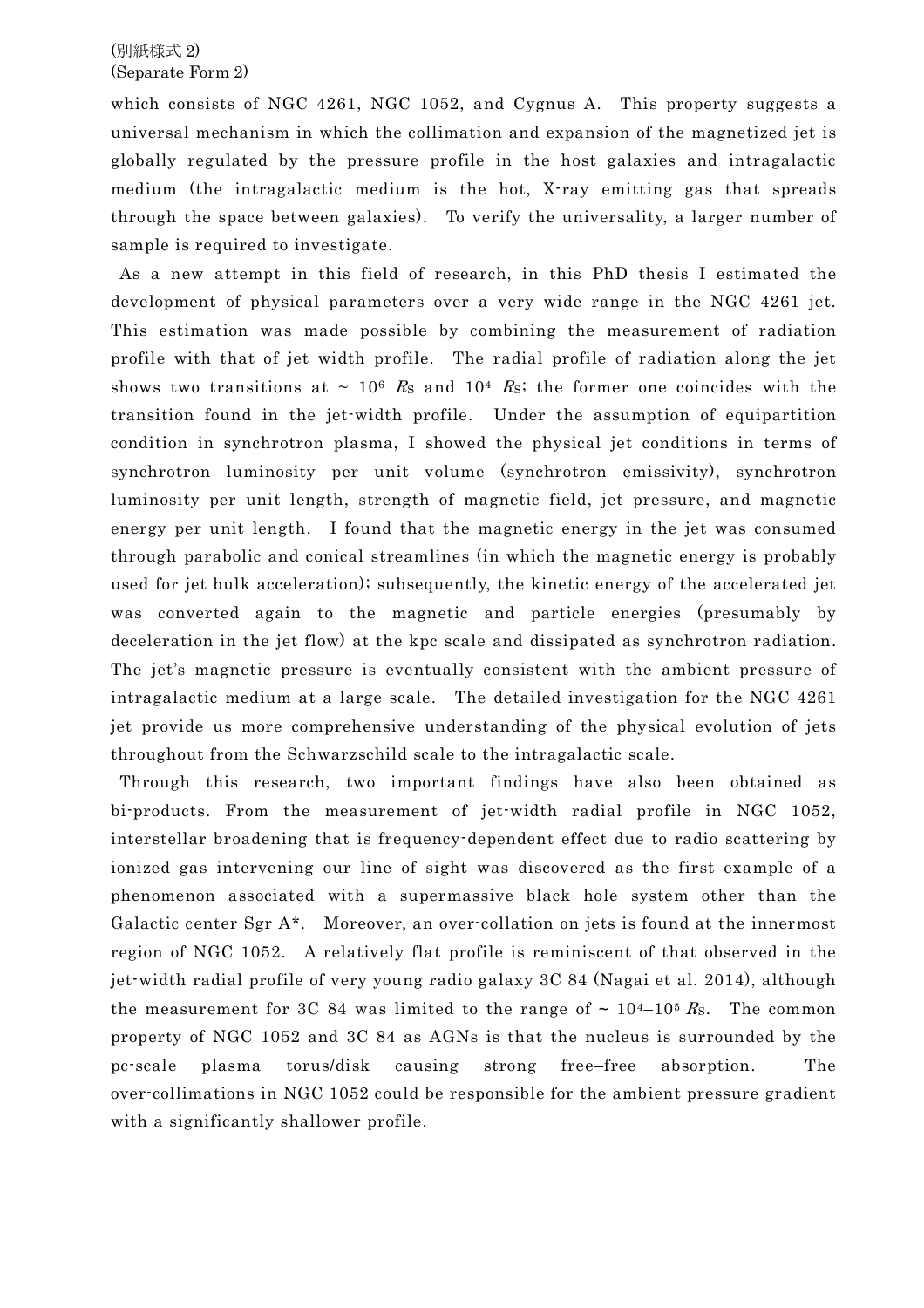#### 博士論文審査結果の要旨

Summary of the results of the doctoral thesis screening

本論文は、AGN(活動的銀河核)ジェットの形状調査をシュバルツシルト半径(Rs)ス ケールから銀河スケールにわたってVLBI(超長基線電波干渉法)等による1.4~43 GHz の多周波高空間分解能観測によって得られた画像データを用いて、ジェットの形状計測・ 強度プロファイル計測からジェット生成機構やジェットのエネルギー収支について研究し たものである。従来このような広い空間スケールにわたっての研究はM87とNGC6251の2 例しかなかったところ、本研究でNGC4261、Cygnus A、NGC1052の3天体を加えたこと で、ジェット形状の共通性・相違性について初めて議論が可能になった。以下に各章の記 載事項と、重要な成果についてまとめる。

第一章(Introduction)では、AGNジェットの概要説明とそのメカニズムの理論的アプ ローチとして磁気駆動モデルを概説した上で、観測的に求められるジェット形状と外圧(理 論予測)との関係、ジェットの加㏿・減㏿とジェット形状の関係について説明している。 その上で本研究の目的が、①AGNジェットに共通な特徴は何かを抽出しその生成機構に迫 ること、及び②ジェットのエネルギー収支:ジェットの形成から散逸までの全体像を理解 すること、と述べている。最後に本研究で取り扱ったAGNの選び方として、両極ジェット (我々に近づいているアプローチングジェット(AJ)と、遠ざかっているカウンタージェ ット(CJ))が連続的に見えており、且つジェット形状変化の空間スケールを含む広範な スケールのデータが得られるよう、できるだけ近傍かつブラックホール質量の大きいもの としたことを説明している。

第二章(NGC4261)、第三章(NGC1052)、及び第四章(Cygnus A)は対象としたAGN のVLBI観測データの処理画像から得られたジェット幅プロファイル及び放射プロファイ ル(NGC4261のみ)の解析結果を述べている。まずNGC4261については、AJとCJ両方の ジェット幅プロファイルが対称な形であり、中心からの距離が104 Rs付近で放物形状から 円錐形状に遷移している。また興味深いことにジェット軸方向の放射プロファイルも大体 同じ場所(2×104 Rs)で距離についてのべき乗則に折れ曲がりがあることがわかった。さ らに円錐形状領域中で中心から~3×106 Rs離れたところで、放射プロファイルが大きく性 質を変えることも解った。次にNGC1052については、両極ジェットが対称で、104 Rsに於 いてAJ/CJどちらも円柱形状(上流側)から円錐形状に遷移していることがわかった。さ らにNGC1052については、Interstellar Broadening(星間プラズマによる電波散乱により 画像解像度が波長の二乗で悪化する現象)が、系外銀河としては初めて発見されたことを 報告し、ジェット上流側の円柱形状との関連性について触れている。最後にCygnus Aにつ いては、本論文で扱う5サンプル中唯一のFR-II型(ジェットローブの外側端が輝いている パワフルなジェット)であるが、上流と下流で同じ放物形状であり左右のジェットは対称 であった。これはパワフルなFR-IIジェットは途中で形状変化(減速)せず、遠方まで放 物形状(加速領域)が広がっていると解釈される。ただし~106 Rsで、ジェット幅は6倍ジ ャンプしている(その解釈は第五章で述べられている)。

第五章(Discussion)では、第一章で述べた本研究の二つの目的の達成を目指した議論 を展開している。①「AGNジェットに共通な特徴は何か」については、FR-I型4天体に共